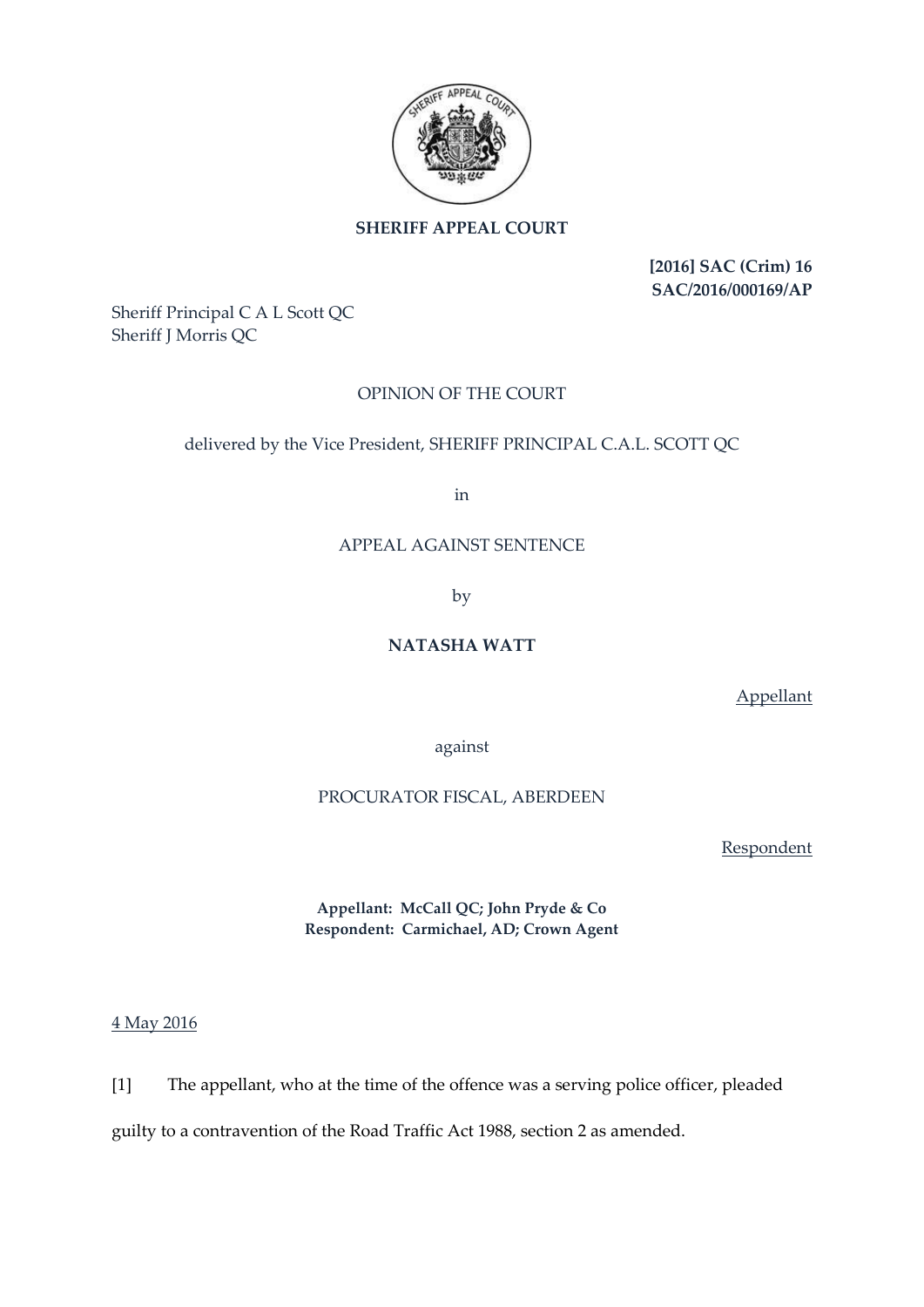[2] The appellant had been driving a police vehicle. She and her colleague were en route to an emergency call. During the journey they received a "distress call". Those officers already in attendance at the appellant's intended destination were seeking urgent assistance. The appellant and her colleague were the only officers asked to attend to provide assistance. In mitigation, the sheriff had been informed that the "distress" of the officer making the call was such that the appellant had heard the officer scream.

[3] At paragraph [9] in her report, the sheriff narrated the circumstances of the collisions detailed in the charge. In responding to the distress call, the appellant had only activated the flashing blue lights on the police vehicle. She had inadvertently failed to activate its siren.

[4] Senior counsel for the appellant emphasised that as the appellant had approached the junction in question the speed of her vehicle was approximately 15 mph. She had slowed the vehicle down to 10 mph as she passed through the red light at the junction. Senior counsel pointed out that emergency vehicles such as that being driven by the appellant are permitted to proceed through a red light provided they proceed as if it were a "give way" scenario. That was how the appellant had approached her entry to the junction.

[5] Against that background, the sheriff rejected the proposition that special reasons existed as to why the appellant should not be made subject to the mandatory minimum 12 month disqualification period. Senior counsel for the appellant, in criticising the sheriff's approach, elaborated upon her written arguments in support of the appeal.

[6] Senior counsel maintained, at the outset of her submission, that the sheriff ought to have adopted a two-stage approach. The existence or otherwise of extenuating circumstances firstly required to be considered. Where such circumstances were found to exist the court then required to take them into account. Senior counsel contended that the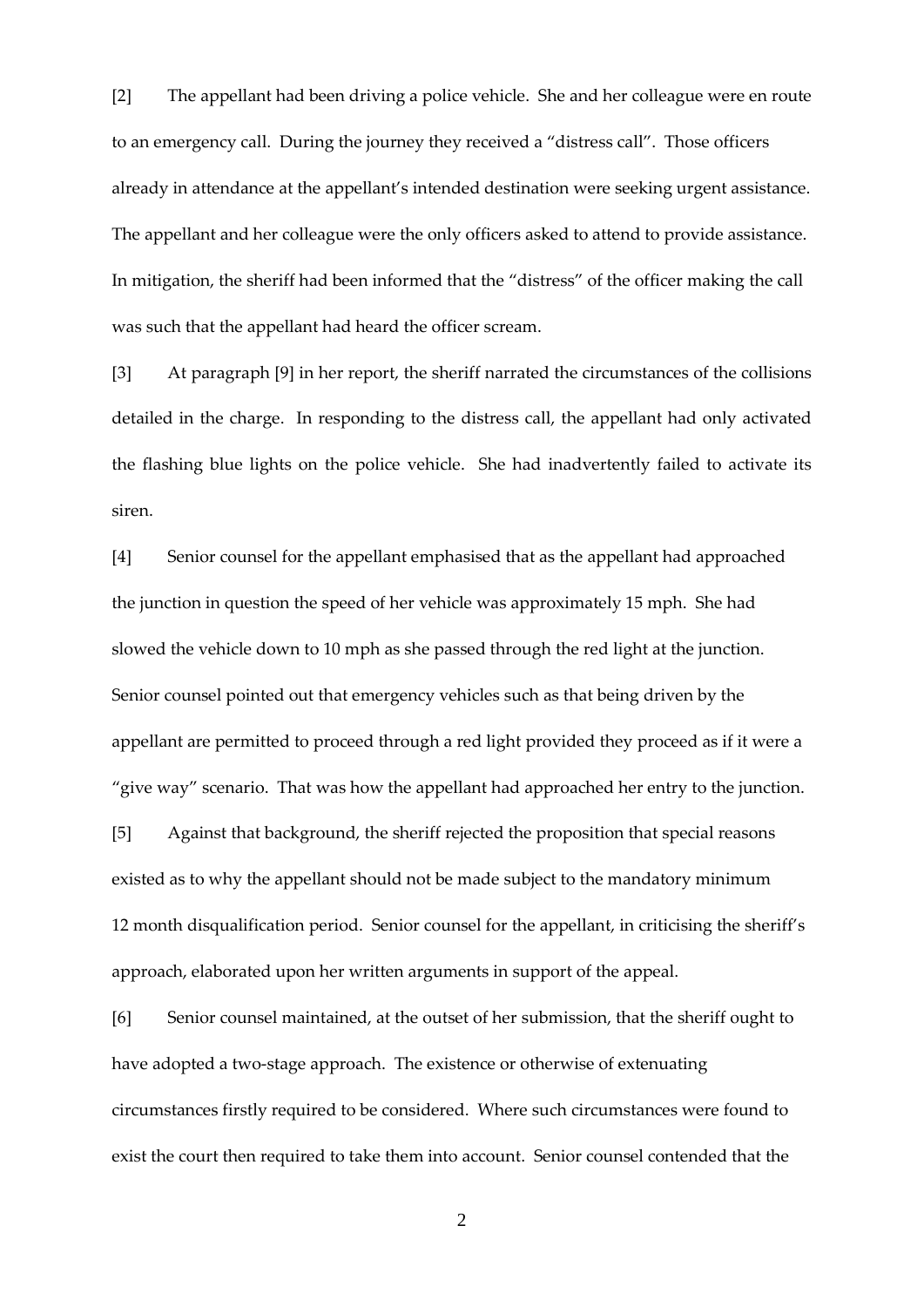sheriff only appeared to have taken into account the fact that the appellant had been responding to an emergency call.

[7] In determining whether special reasons had been made out in the present case, the question which the sheriff ought to have addressed was whether it was more likely than not that the emergency nature of the distress call to which the appellant had been ordered to respond and to which she and her colleague were the *only* officers responding (viz. the extenuating circumstances) was directly connected to the manoeuvre at the junction (viz. the commission of the offence). Senior counsel submitted that, if the sheriff was so satisfied, she ought then to have considered whether the circumstances were such that the court ought properly to take them into account.

[8] Senior counsel argued that, on any view of matters, the appellant had, in a very short space of time, found herself at the heart of a situation imbued with great urgency. It was, she submitted, reasonable to infer that the appellant must have feared for the safety of the police colleague who had summoned her assistance. The manoeuvre she undertook in these circumstances was dangerous owing to the fact that she had been compelled to enter what senior counsel described as a "blind junction" and that, whilst the vehicle's blue lights were on, the appellant had omitted to press the second button which would have activated the vehicle's siren. Other vehicles approaching and entering the junction were consequently deprived of being alerted by the sound of the siren.

[9] Senior counsel referred to paragraph [24] onwards in the sheriff's report. She maintained that there was nothing to indicate in what way the sheriff had applied her mind to whether the extenuating circumstances (viz. the emergency) were directly connected to the commission of the offence. Put another way, senior counsel contended that the sheriff had failed to consider whether, but for the appellant having been ordered to respond to the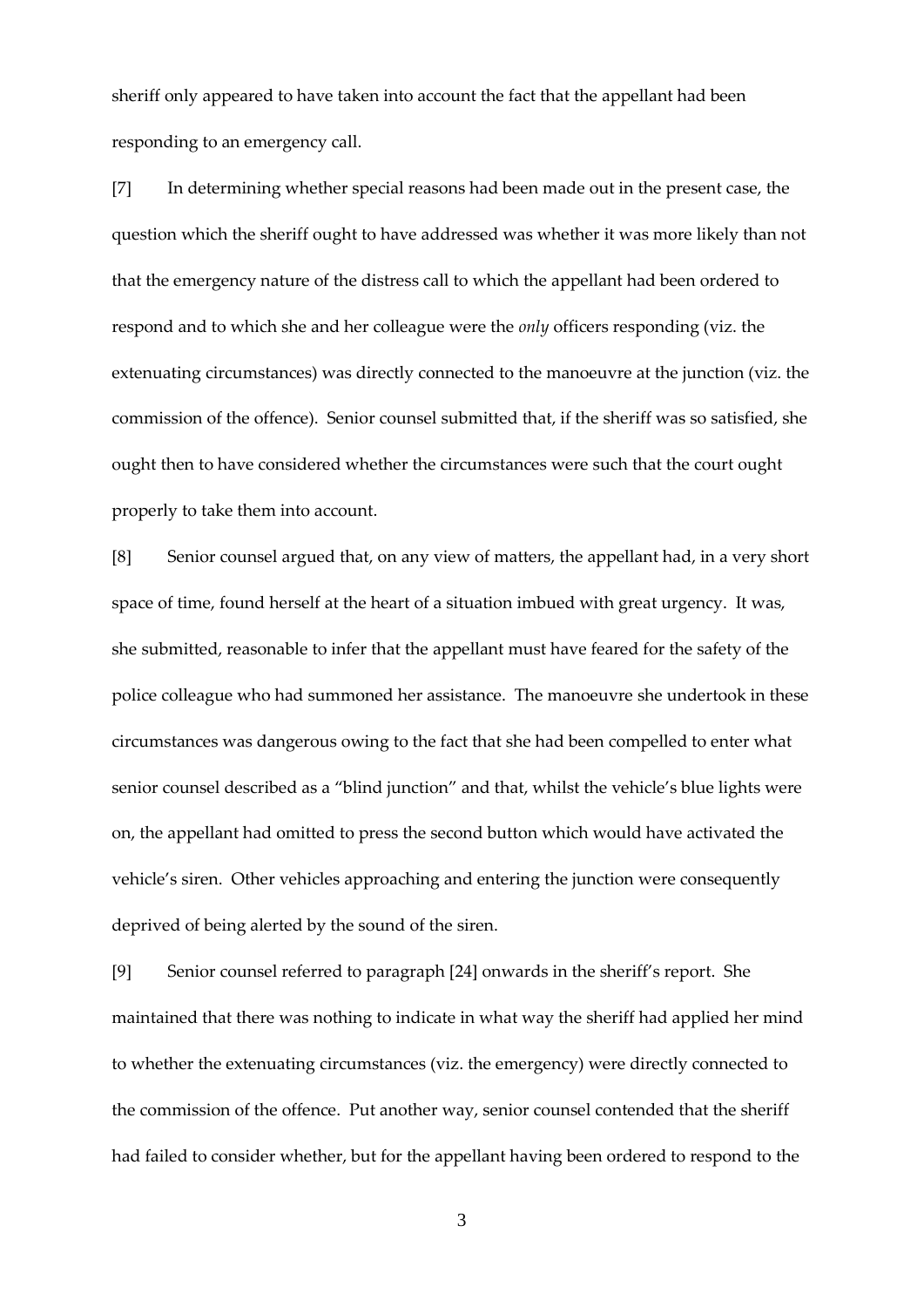distress call, the appellant would probably not have embarked upon the manoeuvre at the junction.

[10] Reference was made to the sheriff's response to the grounds of appeal at paragraph [26] in her report. That response, senior counsel argued, overlooked the fact that the offending conduct consisted of a momentary piece of driving which in turn gave rise to the danger. Contrary to the sheriff's approach, senior counsel submitted that the use of the blue flashing lights ought to have been viewed as a positive feature. It had been an attempt by the appellant to make the police vehicle more visible to other road users.

[11] The sheriff's reliance, as seen from paragraph [27] in her report, upon the fact that the appellant was not an authorised emergency driver was also criticised by senior counsel. She submitted that the status of the driver was not the pertinent issue. What mattered were the driver's actual conduct and the circumstances giving rise to that conduct. Senior counsel once again stressed that the appellant and her colleague formed the only police unit deployed to respond to the distress call *and* the appellant was aware of that fact.

[12] To that extent, the circumstances of the appellant's offending were no different, submitted senior counsel, to those in the cases of *Husband* v *Russell* 1997 SCCR 592; 1998 SLT 377 and *R* v *Lundt-Smith* [1964] 2 QB 167. It had been wrong for the sheriff to distinguish these cases owing to a lack of emergency driver accreditation on the part of the appellant. The case of *Lundt-Smith* was an example of special reasons being held established in the context of an emergency even where the driving in question gave rise to the most serious of consequences. Senior counsel submitted that there were parallels between the present case and that of *Lundt-Smith*.

[13] Senior counsel submitted that the sheriff ought to have concluded that public safety would not be imperilled by this appellant being allowed "to remain on the road". The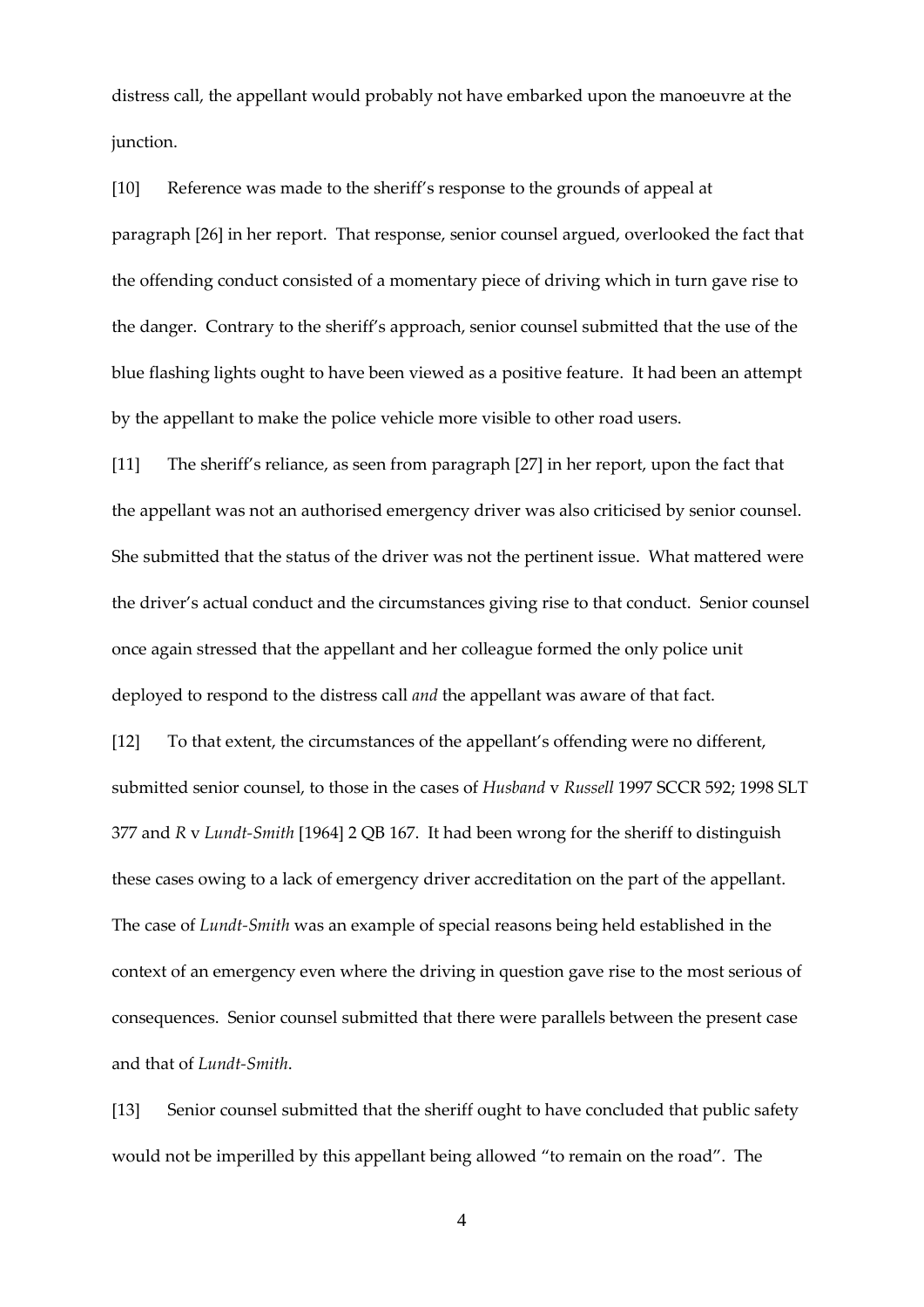sheriff's approach was also criticised to the extent that she had overlooked the existence of those (numerous) cases where special reasons had been held established for ordinary citizens who merely perceived themselves to be acting in an emergency situation.

[14] Reference was also made to the case of *Tedford* v *Dyer* 2006 SCCR 285 where special reasons were made out for an appellant who drove his friend to hospital in a situation which was not a critical emergency and where there were other options available to the appellant. In *Tedford*, the court noted that "…*some account must always be taken of the fact that, when faced with an anxious and unexpected situation, people may sometimes react, with the best of intentions at the time, in a manner which, viewed in retrospect, and in the cold light of day, might have been considered to have been unwise.*" (See paragraph 13).

[15] In the case of *Robert John O'Toole* (1971) 55 CR App R 206 the court of appeal had approved the first instance decision in *Lundt-Smith*. At page 210 in the *O'Toole* case, Sachs LJ stated the following:

"Each case naturally falls to be determined on its own facts and of course nothing in this judgment is intended to suggest that driving which is careless or reckless can in any circumstances be condoned by the courts. On the other hand it is for courts when imposing sentences in cases such as the present one to recognise that balance which must be maintained in the interests of the public between the essential element of not unnecessarily impeding the answering the cause of humanity in emergencies and that of not involving road users in unnecessary risks. Great care has to be applied in determining on which side of the line a case falls. The tensions under which drivers of ambulances and fire engines have to work must not be overlooked and it is within the knowledge of the court from other cases that any imposition of illjudged penalties naturally tends, in detriment of the public interest, to cause unrest in the services on which everyone depends for rescue."

### *Decision*

[16] The sheriff's "sentencing" reasons are to be found at pages 8 and 9 of her report but particularly within paragraph [24]. She appears to have arrived at the view "…that it was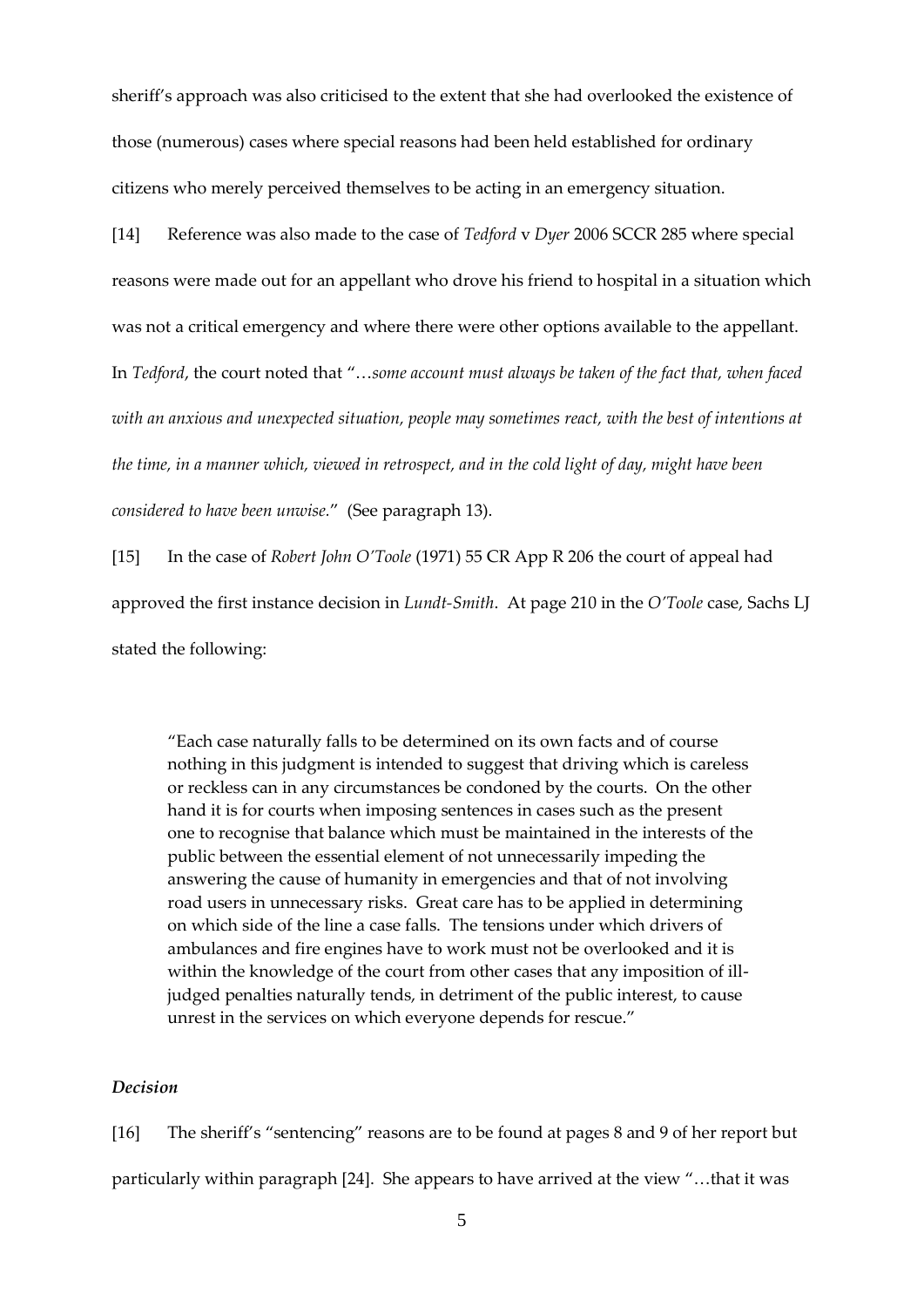not inexpedient to inflict punishment on" the appellant. We observe, firstly, that that does not appear to be a useful approach to the issue which faced the sheriff, viz. whether special reasons had been established in all the circumstances of the case.

[17] At all odds, it is plain that the sheriff placed much weight upon the fact that the appellant was not an accredited emergency driver. To our mind, in the circumstances of this case at least, that was an irrelevant factor. We agree with senior counsel for the appellant's submission to the effect that what properly fell to be considered by the court were the appellant's actual conduct and the circumstances in which that conduct took place.

[18] The sheriff also stressed the facts that the appellant had pleaded guilty to section 2 of the Road Traffic Act 1988 and that dangerous driving is a serious offence. Neither of these observations can be gainsaid. However, it will very often be the case that the court is called upon to consider the issue of special reasons where serious offences have been committed, the case of *Lundt-Smith* being an example. It is reasonable to anticipate that such cases will often involve contraventions of section 2 of the 1988 Act. Accordingly, once again, we conclude that the sheriff relied upon a feature which was entirely neutral when the establishment or otherwise of special reasons came to be considered.

[19] The sheriff was also wrong to distinguish the cases of *Husband* v *Russell* and *Lundt-Smith* "…because in those cases the drivers appeared to have been properly qualified emergency drivers…" In our view, as in *Husband* v *Russell*, the appellant's manoeuvre through the junction was embarked upon and executed precisely because she was involved in an emergency journey in which it was, at the very least, important for the appellant and her vehicle to arrive at the locus from where her distressed police colleague had already summoned urgent assistance. (See Lord Prosser at page 595).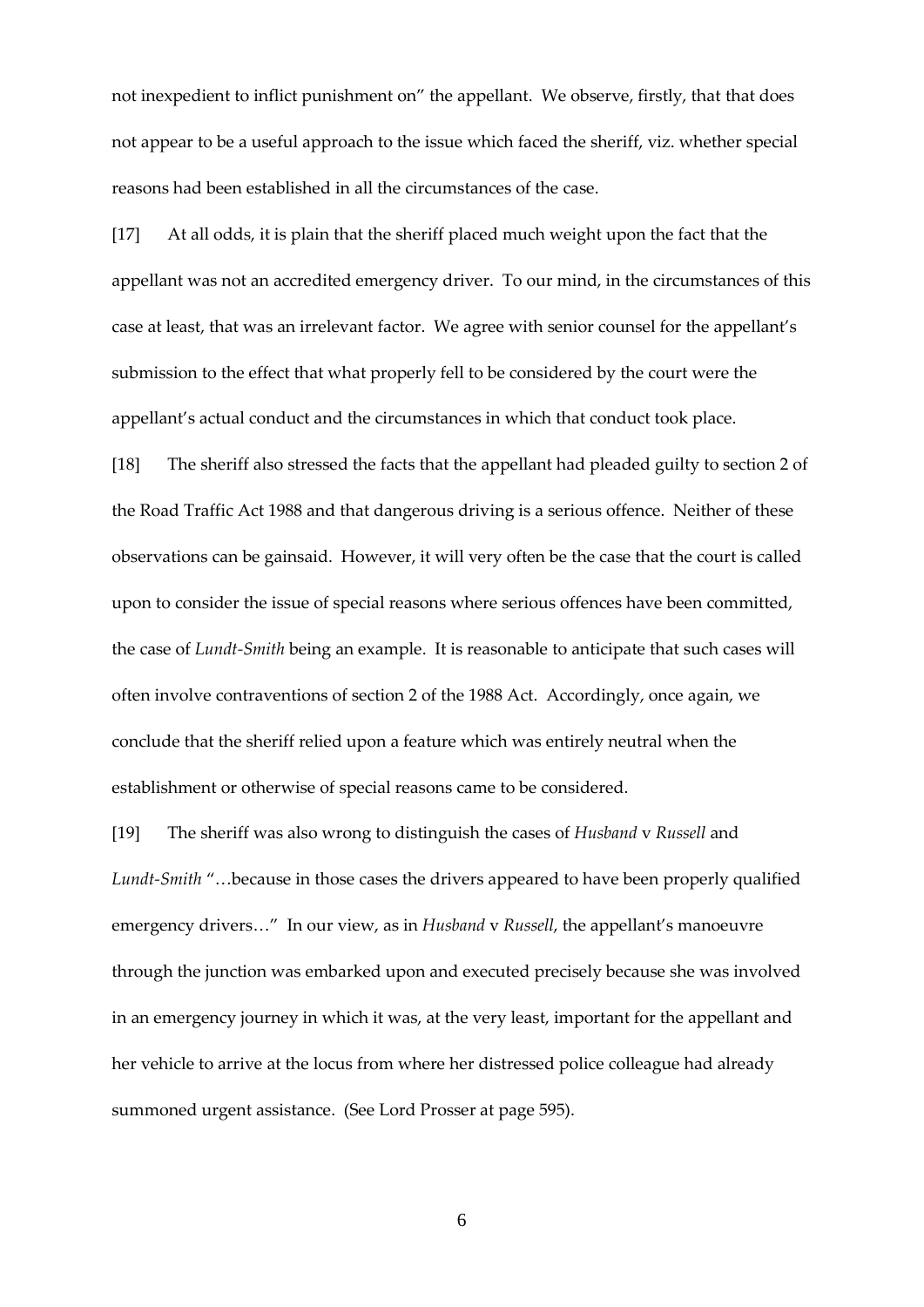[20] On the factual matrix presented to the court and in light of the observations set out in the various authorities we have reached the conclusion that the sheriff's approach to the matter cannot be supported. For our part, we are satisfied that the appellant would probably not have entered the junction in the face of a red light were it not for the emergency nature of the mission she was undertaking. In other words, the extenuating circumstances generated by the emergency were, to our mind, unquestionably connected to the commission of the offence. Whilst the appellant did, indeed, plead guilty to a charge of driving dangerously, it was a momentary failing on the part of the appellant which created that offence. It may have been unfortunate that the appellant overlooked to activate the vehicle's siren but in driving as she did she had in mind the safety of other road users; she activated the vehicle's blue lights and significantly reduced the speed of the vehicle. Against that background, it is, in our opinion, eminently open to this court to determine that special reasons ought to have been held established by the sheriff. That being so, we have quashed the disqualification imposed at first instance.

[21] In inviting us to remit the entire period of that disqualification, senior counsel reminded us that the court would then be obliged to endorse the appellant's licence with anything between 3 and 11 penalty points. We were informed that the appellant is a "new driver" and that she would lose her licence were anything from 6 penalty points upwards to be imposed. A letter from the appellant's new employers dated 28 April 2016 was provided for the court. It was explained that the appellant's journey to and from her place of employment each day would involve a time consuming trip using public transport. Her employers, the letter told us, regarded the appellant as a valued employee and would be concerned that her employment might be compromised were she not in a position to drive to her place of work.